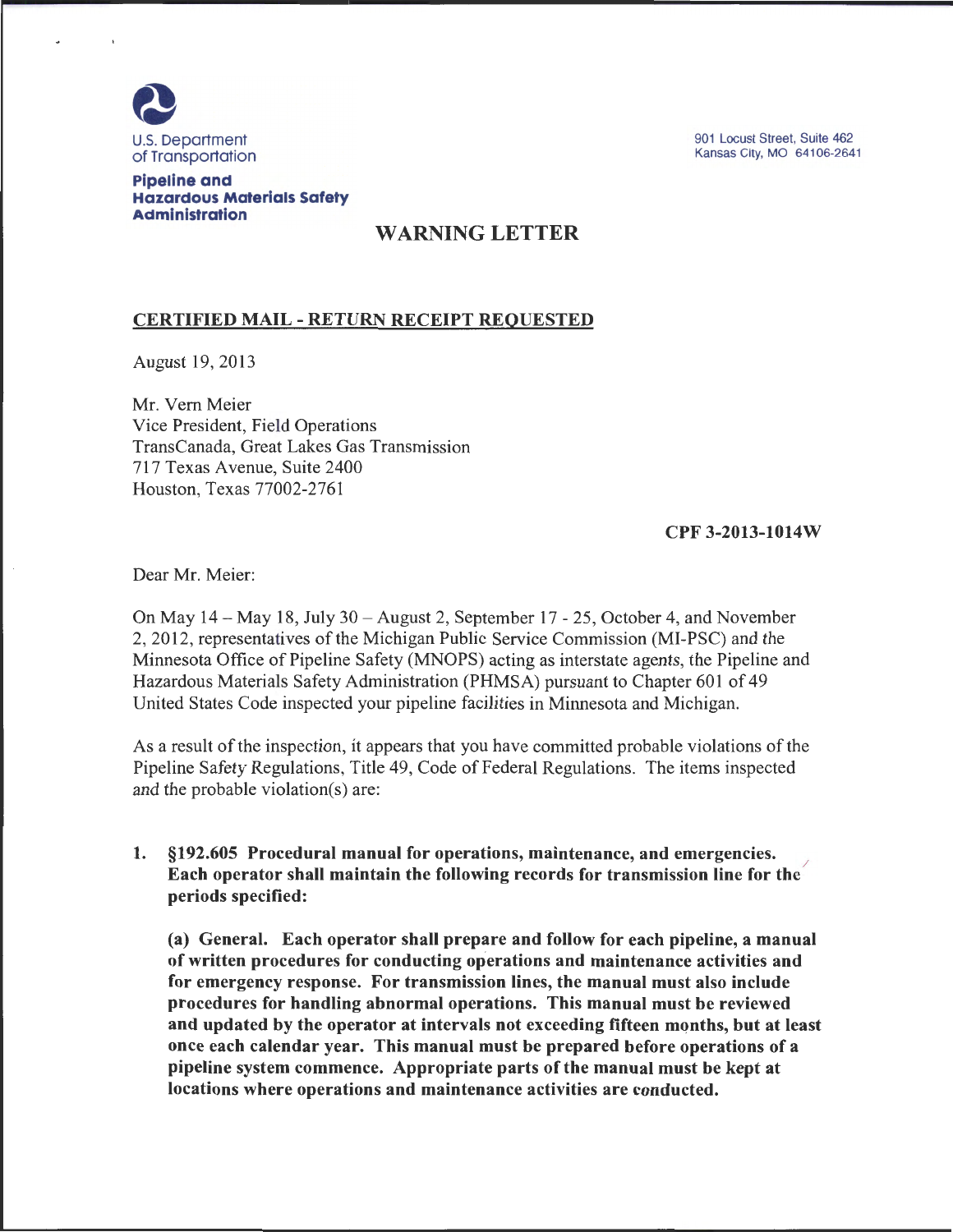Great Lakes personnel did not follow their procedures for the inspection of the overpressure protection devices. TransCanada ANR's procedures "DOT Regulator Inspection and Maintenance, Section 5.0" and "Pressure Safety Valve Inspection, Section 5.0" both require that the "As Found" and "As Left" data be recorded. This was not being documented on the overpressure protection inspection forms for Thief River Falls and the Shevline Compressor Stations in Minnesota and Crystal Falls Station in Michigan.

Great Lakes personnel indicated that the relief devices at the stations were inspected, but could not provide documentation for the "As Left" and "As Found" data on the overpressure protection forms.

#### **2. §192.707 Line markers for mains and transmission lines.**

**(d) Marker warning. The following must be written legibly on a background of sharply contrasting color on each line marker:** 

**(1) The word "Warning," "Caution," or "Danger" followed by the words "Gas (or name of gas transported) Pipeline" all of which, except for markers in heavily developed urban areas, must be in letters at least 1 inch (25 millimeters) high** with~ **inch (6.4 millimeters) stroke.** 

Great Lake's line markers did not contain marker warnings legibly on a background of sharply contrasting color on numerous line markers throughout their system in Minnesota and Michigan.

During the Minnesota field inspection, the marker warning on line markers were noted as being faded/unreadable. There were a significant amount of line markers with faded lettering that could not be read. The areas of pipeline right-of-way seen during the inspection with faded line markers included Bemidji to Grand Rapids, Minnesota. Pictures of a the line markers at Mile Post 149.5, Mile Post 250, and Grand Rapids Station were taken as a representative sample of the condition of the line markers.

Additionally, in Michigan, it was noted that line markers were faded throughout the system. During the Blue Lake Area field inspection, the marker warnings on the line markers were observed as faded and unreadable at Mile Post 734.7 and 726.0. It was also noted during the Northern Lakes Area field inspection marker warnings on numerous line markers were observed as faded and unreadable.

After the inspections, Great Lakes personnel surveyed and replaced all the faded line markers along their right-of-way.